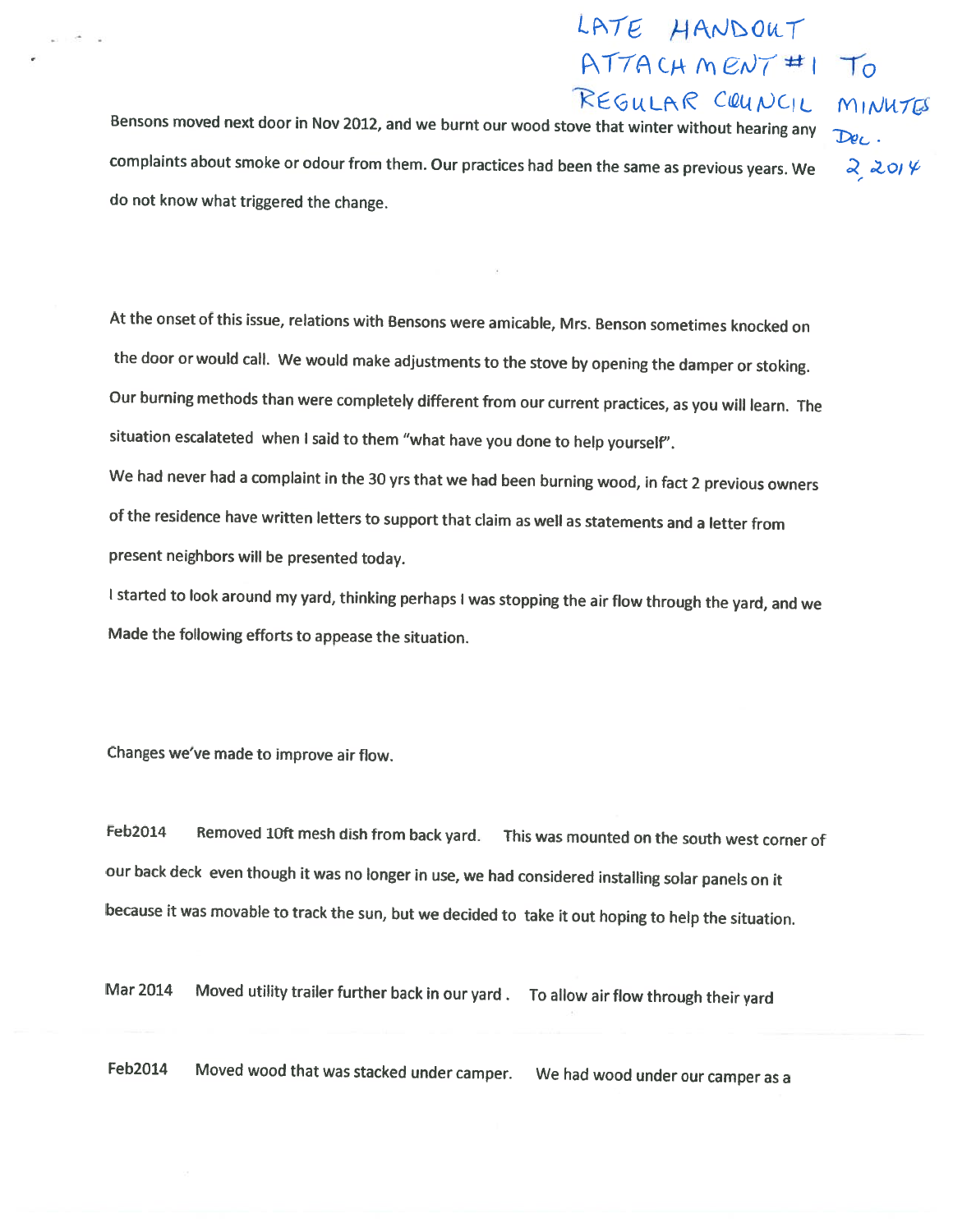shelter to keep it dry.

Mar2014 Moved camper onto driveway. The camper had been parked on the south east corner of our back yard adjacent to our deck. The earliest we could move that was mid March when the weather was milder because we did not want to crack the fiberglass.

These efforts were done to help the dynamics of air flow when the wind was blowing to the east..

Changes that we're asked of us and commitments

Feb 2014

Bylaw officer Bev Bentley felt that the chimney needed to be extended to help with the situation.

Extended Chimney \$280.00

We received <sup>a</sup> letter Dated Mar <sup>19</sup> <sup>2014</sup> from Bylaw Services requesting that within <sup>60</sup> days we have our 'fireplace system inspected by <sup>a</sup> certified inspector"

Wett inspection \$210.00 with <sup>a</sup> certified passing grade.

Fire chief and Bylaw officer have provided valuable knowledge. Split the wood into smaller <sup>p</sup>ieces, burn less wood at <sup>a</sup> time and burn it hotter. We had adopted their suggested practices prior to the meeting Oct 24 2014 and have continued our commitment.

Purchase log splitter \$2200.00

Remove bark from wood.

This we also adopted and have continued this commitment. Doing this has <sup>g</sup>iven my wife skinned knuckles as <sup>a</sup> bonus.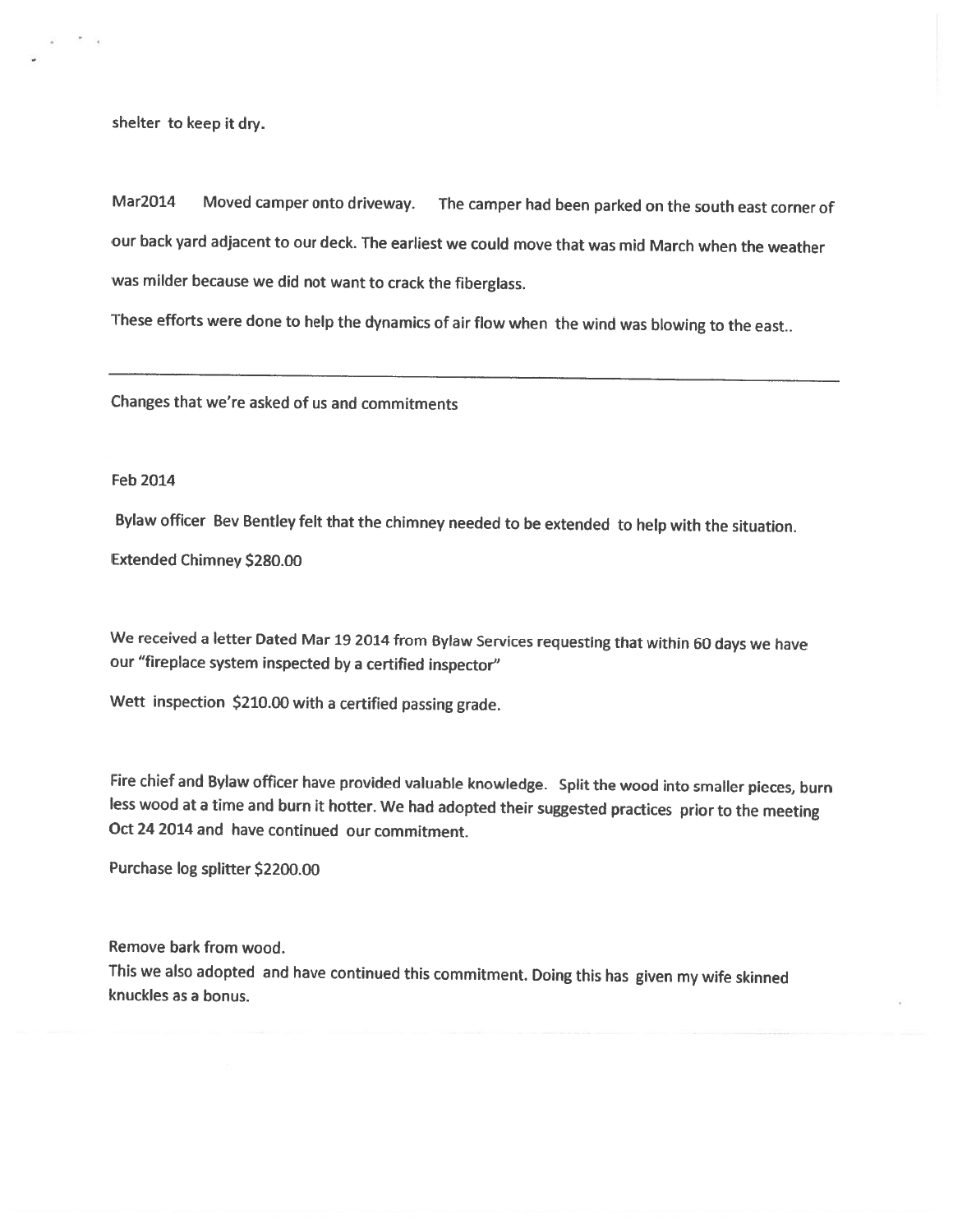Notify Bensons if we are starting stove after <sup>7</sup> am.

Oct <sup>29</sup> <sup>2014</sup> we started stove before 7am. Nov <sup>23</sup> <sup>2014</sup> stove restarted after chimney clean and notified Bensons by text to landline.

To make <sup>a</sup> conscious effort to monitor smoke conditions after start up. To make <sup>a</sup> conscious effort to monitor weather conditions

We have extended that commitment to each time we add wood (because now the stove is running 24hrs <sup>a</sup> day) we go outside and observe the direction of the smoke and make any changes we <sup>p</sup>hysically can as we have no control over the perpetual winds here in Hinton.

Town of Hinton commitments from Oct <sup>24</sup> <sup>2014</sup> meeting.

The only matter that we can speak to is the final item. To make random patrols and inspections of the area without request or complaint to monitor smoke conditions as they may be present. Mark Ryant makes <sup>a</sup> stop twice <sup>a</sup> day and to this point hasn't had any issues that we have been informed of.

We are both retired and on <sup>a</sup> fixed income. The wood heat keeps our gas bills reasonable. We ask for an informed and unbiased decision by town council. And that residents continue to be allowed to heat their homes with wood.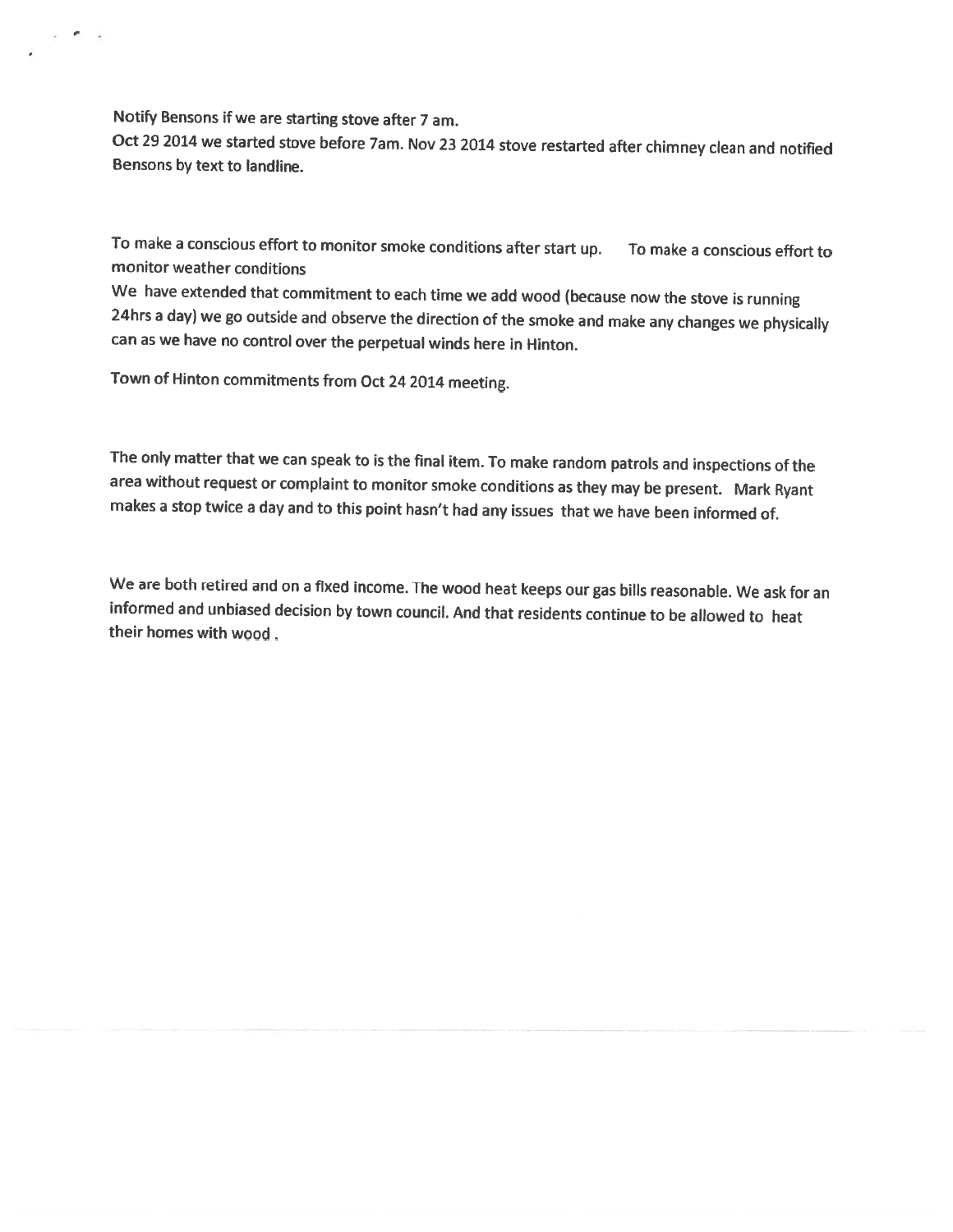We the undersigned of Mountain Street and Fairfax Dr have never had any issue with the smoke or odor coming from Dan & Charlotte Sedgwick's home at 555 Mtn. St.

Denise WelbourNe JEFFY BEV NACAM Jason & Christine Sunst<br>Jeange + Lynn Rest Sylvia + Dary/ Jettey Marco Pagnotta Howard Anderson Raymond Batkin  $354$  Mountain  $>1$ Jacques Vallee Saydeen Macharsky Oleun & Ghila Toop Peter Weidman Peter Wilkinson

| Address<br>560 MovementAral 51<br>S49 MOUNTAIN ST | Ph#<br>$865 - 5032$<br>$85 - 4191$ |
|---------------------------------------------------|------------------------------------|
| 105 Fairfax Dr.                                   | $865 - 7714$                       |
| $580$ Mountainst                                  | 865-446                            |
| 115 Fairfax Drive                                 | 865-7196.                          |
| 113 Fairfax Drive                                 | $740 - 338.$                       |
| 548 Mountain St. 865-7912<br>554 Mountain St      | $965 - 5059$                       |

 $865 - 77/6$ 558 Mountain ST 00 Mountain St. 865-3315<br>565 Mountain St. 817-190.  $568$  Mountain St.  $865 - 1970$ 567 Montain St.  $817 - 2490$ 575 Mountain St.

 $865 - 1791$ 579 Maintein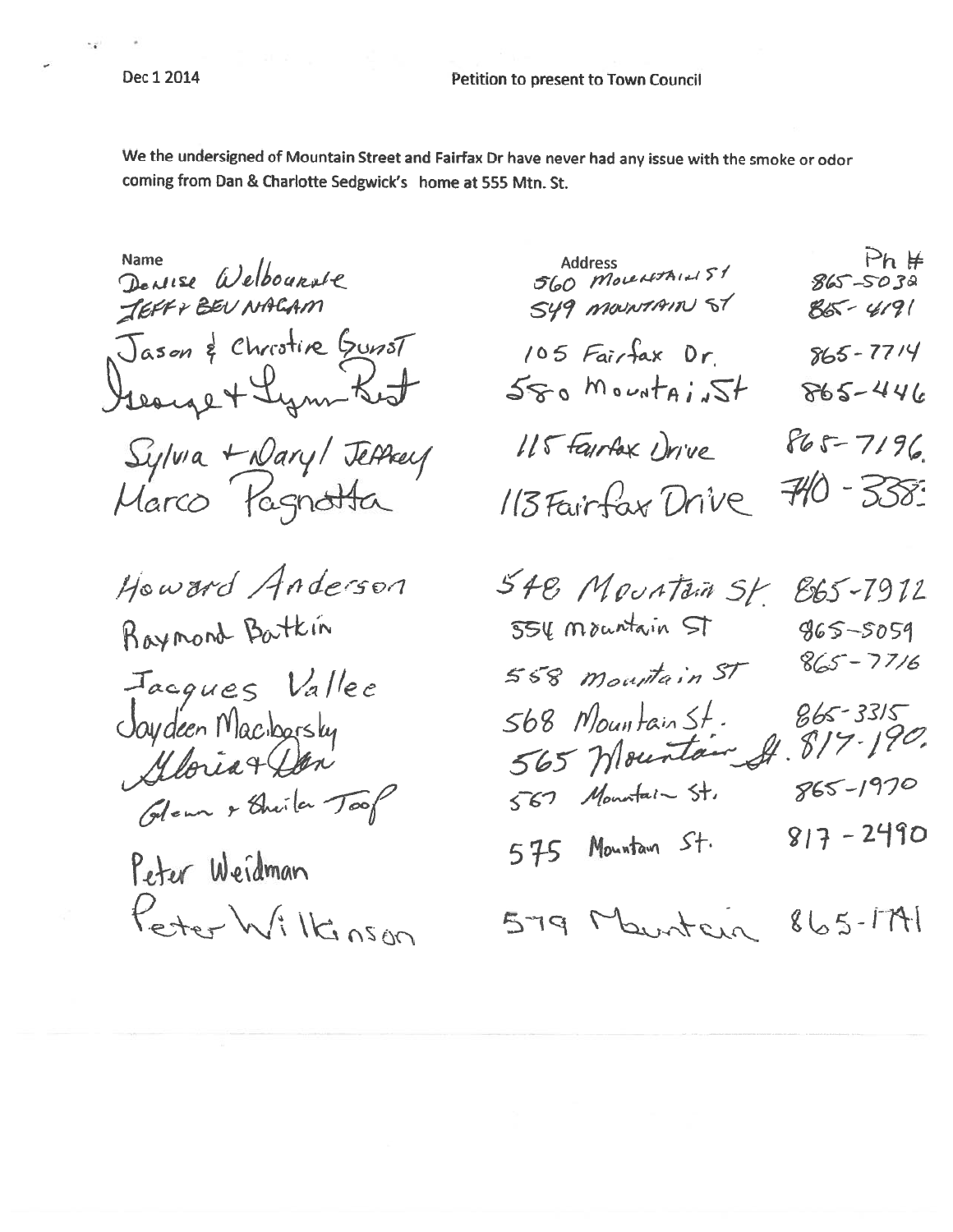ż FairlacDr Anderson Bottin Vallve Welbaune Macibersky  $\frac{5}{2}$ 549 sed<br>Nagam Sedgwick  $1/5$  $113$ 109 los<br>Gunst Jeffrey Pagnotta Bowe  $\frac{524}{1}$ 855 Benson  $\frac{560}{6}$ sus<br>Berara  $568$ TooT<br>Toop  $20 + 10$ Not<br>hore Weidman  $522$ Maligne  $Df$  $579$ <br>  $167$ <br>  $150n$  $0.85$ Best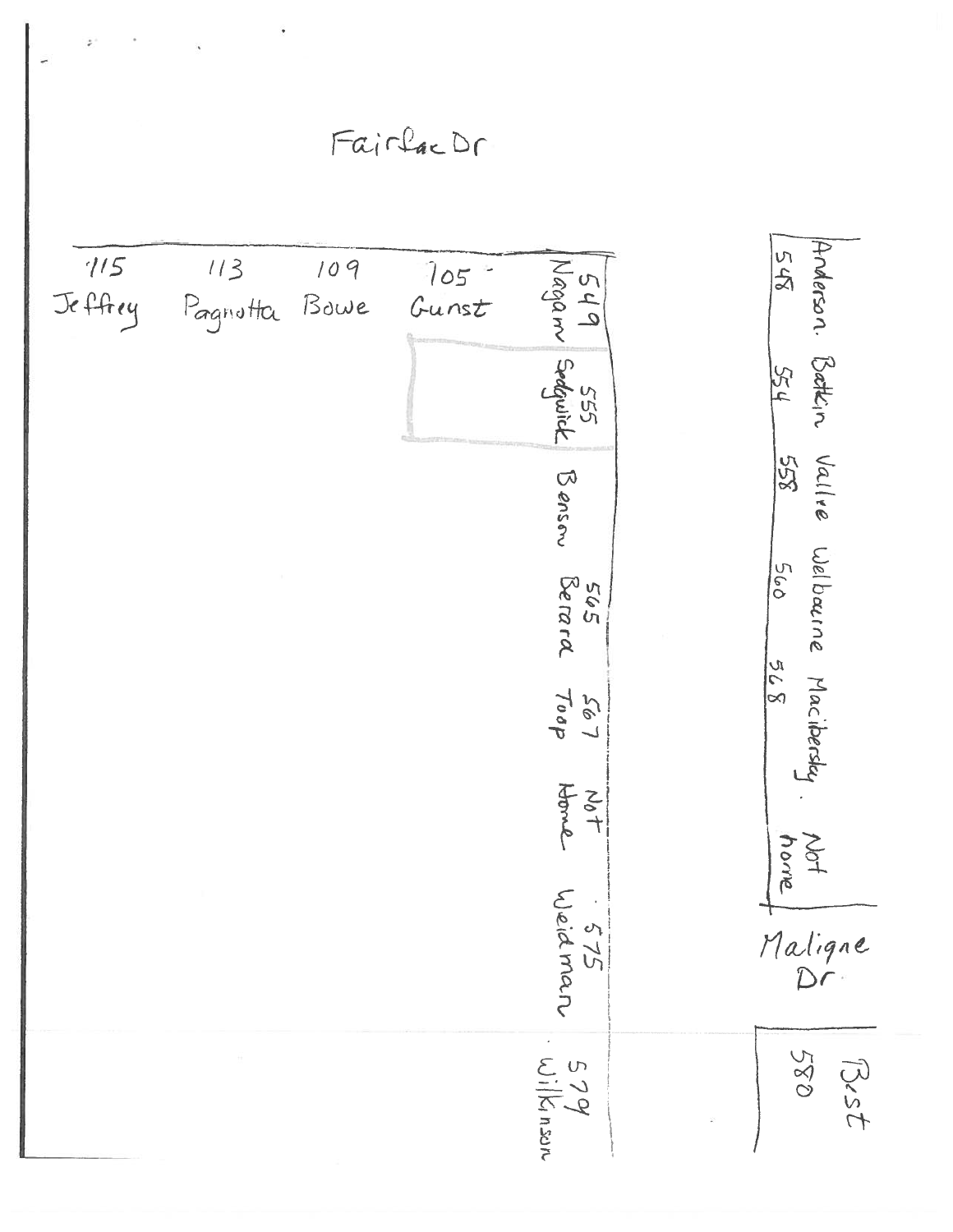

Tuesday October 28, 2014.

Daniel and Charlotte Sedgwick 555 Mountain Street Hinton AB. T7V 1J6

Dear Daniel and Charlotte,

Re: Nuisance Smoke Concerns — Mediated Discussion Summary.

Firstly we would like to thank all involved for taking the time and effort to sit down at discussions with the Town. The following has been written as a summary of the mediated discussions held on Friday October 24, <sup>2014</sup> and the commitments discussed by all parties involved.

Sedgwick's commitments:

- To continue current practices as discussed with respect to burning smaller pieces of seasoned firewood at hotter temperatures with a reasonable amount of bark removed.
- To make all attempts to light the stove before 07:00 am as agreed to by all parties as reasonable time to do so before the Benson family opens any doors or windows for the day.
- To make an attempt by phone to notify the Benson family prior to lighting the fire anytime after 07:00 am so as to allow the Benson family to be aware of any initial start up smoke in the area. <sup>A</sup> message being left on the <sup>p</sup>hone was agreed upon as reasonable if the <sup>p</sup>hone is not answered.
- To make a conscious effort to monitor smoke conditions after start up to ensure no smoke has continued to cause nuisance to the Bensons or any other surrounding property.
- To make a conscious effort to monitor weather conditions and to ensure burning during times of West wind or cold weather inversions is only done so in a manner that will not cause nuisance to the Benson family or any other property.
- To attempt to limit start and stop times through the day as reasonable to prevent initial start up smoke to become <sup>a</sup> nuisance several times <sup>a</sup> day.
- To maintain civil interactions with the Bensons at all times. If it is felt that interactions may become disorderly they are to cease immediately.

Bylaw Services 184 Eaton Road p. 780.865.6009<br>Hinton, AB T7V 1Y5 f. 780.865.3369

www.hinton.ca bylaw@hinton.ca bylaw@hinton.ca bylaw@hinton.ca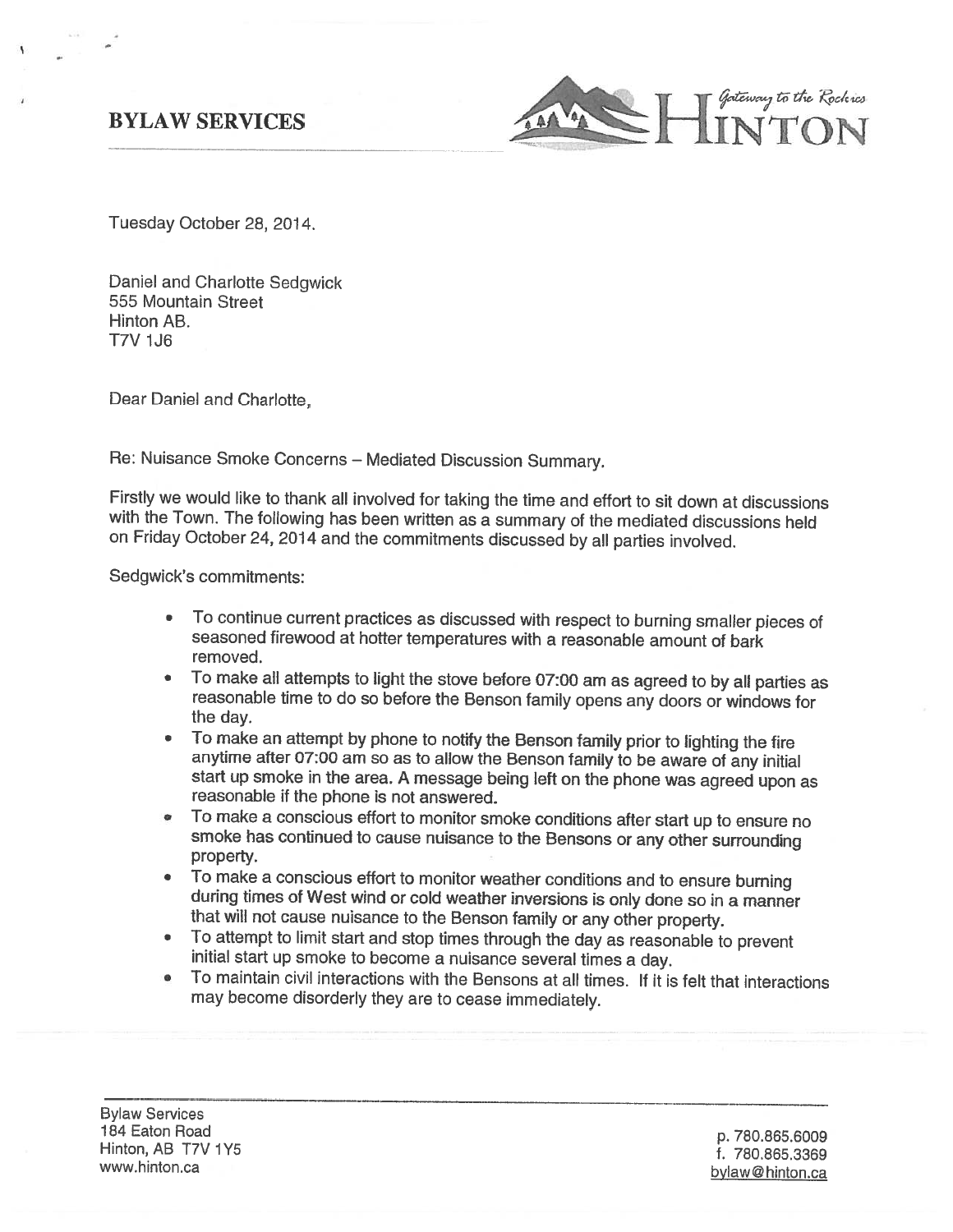### **BYLAW SERVICES**



Benson's commitments:

- To be conscious of the fact that the generally agreed upon time frame of 07:00 am is <sup>a</sup> guideline in that any start of or lighting of the fire before 07:00 am without <sup>a</sup> call is reasonable.
- To continue reporting to the Town Enforcement Services Office any suspected nuisance smoke occurrences.
- To maintain civil interactions with the Sedgwicks at all times. If it is felt that interactions may become disorderly they are to cease immediately.

Town of Hinton's commitments:

- • To receive, review and consider all information provided by either party in <sup>a</sup> fair and unbiased manner.
- To respond to complaints of nuisance smoke by either the Benson family or any other person or persons who may be affected within a reasonable time frame.
- •
- To investigate such complaints in a fair and unbiased manner.<br>To, if found to be in contravention of Town of Hinton bylaw #1009 with respect to •nuisance smoke, take necessary and appropriate steps to rectify the contravention, including but not limited to the issuance of monetary fines.
- •To make random patrols and inspections of the area without request or complaint to monitor smoke conditions as they may be present.

If you feel that you would like to discuss this letter further or if you have objection to anything discussed in this letter <sup>p</sup>lease feel free to contact the Town of Hinton Enforcement Services Office at (780)865-6009 or by email at bylaw@hinton.ca

Sincerely,

Ryan Alice Community Peace Officer #15115. Town of Hinton

CC: Manager of Fire Rescue and Bylaw Services Director of Community and Protective Services Mathew and Jennifer Benson

Bylaw Services 184 Eaton Road p. 780.865.6009<br>Hinton, AB T7V 1Y5 f. 780.865.3369 www.hinton.ca bylaw@hinton.ca bylaw@hinton.ca bylaw@hinton.ca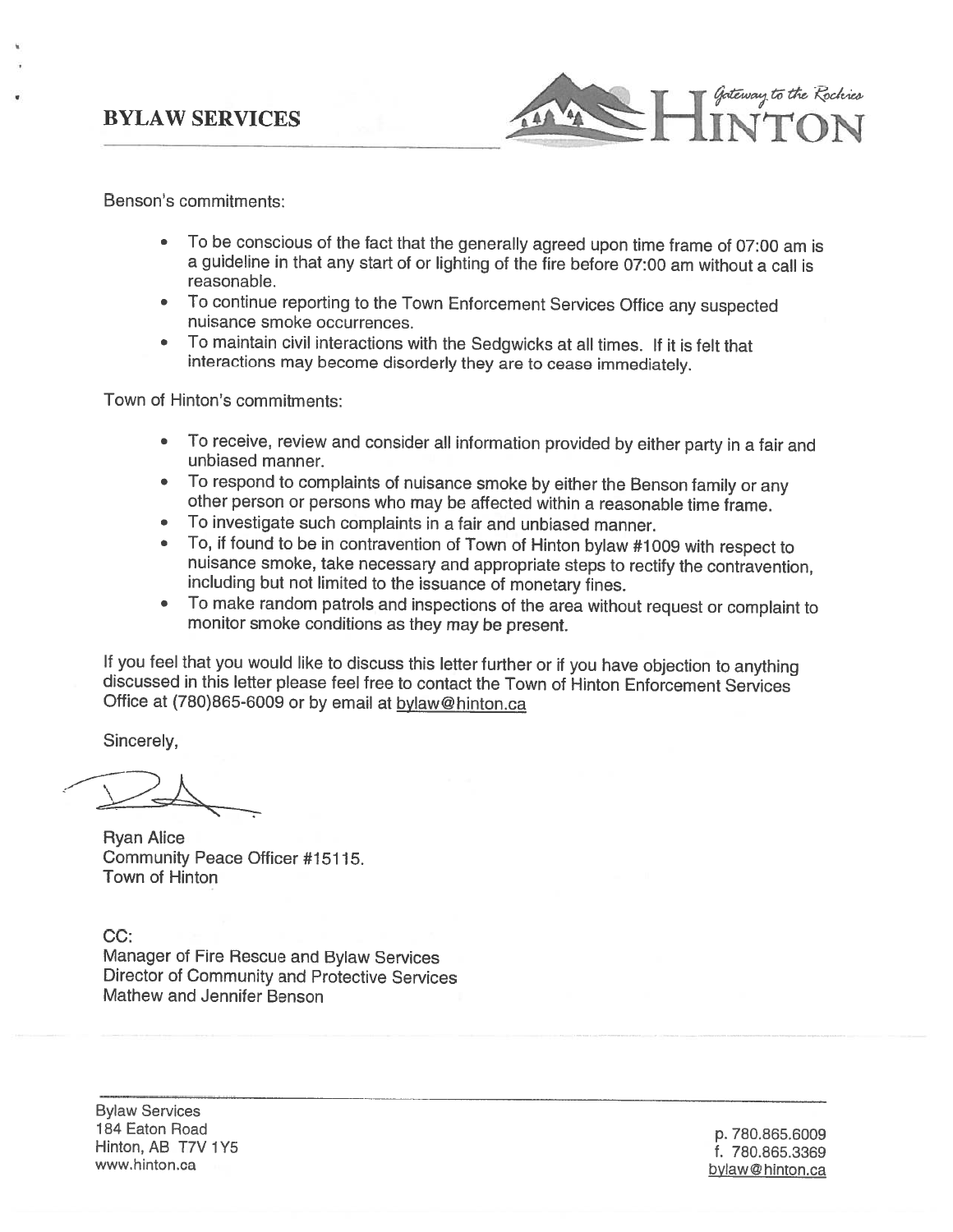#### **BYLAW SERVICES**



March 19, 2014

Dan Sedgwick 555 Mountain Street Hinton, AB T7V 1J6

Dear Mr. Sedgwick:

This letter is to advise you that <sup>a</sup> complaint has been received regarding smoke emissions from the fireplace of your residence located at <sup>555</sup> Mountain Street, Hnton.

As per the Town of Hinton Nuisance Bylaw #1009, Section 4.05 states that:

<sup>A</sup> designated officer may by written order:

(h) Require an owner, lessee, tenant, agent or occupant of any premises or property in connection with which a fire is burning to take all necessary steps to prevent the spread and emission to the atmosphere, smoke which i person in the neighbourhood or vicinity.

The Town of Hinton is requesting that your fireplace system be inspected by a certified inspector within 60 days to ensure optimum operation thereby reducing smoke that adversely affects neighbours. For your convenience, w authonzed agencies to contact for this inspection. Please provide Bylaw Services with <sup>a</sup> copy of the inspection report indicating you are in compliance by May 20, 2014.

If you have any questions, <sup>p</sup>lease contact the Bylaw Services Department at 780-865- 6009.

Yours truly,

Laura Howarth Director of Community & Protective Services

cc: P. Ensor S/Sgt M. Fitzgerald R. West

Bylaw Services<br>2<sup>nd</sup> Floor, 131 Civic Centre Rd. 2"º Floor, 131 Civic Centre Rd.<br>Hinton, AB T7V 2E5 f. 780.865.1410<br>www.hinton.ca bytaw@hinton.ca bytaw@hinton.ca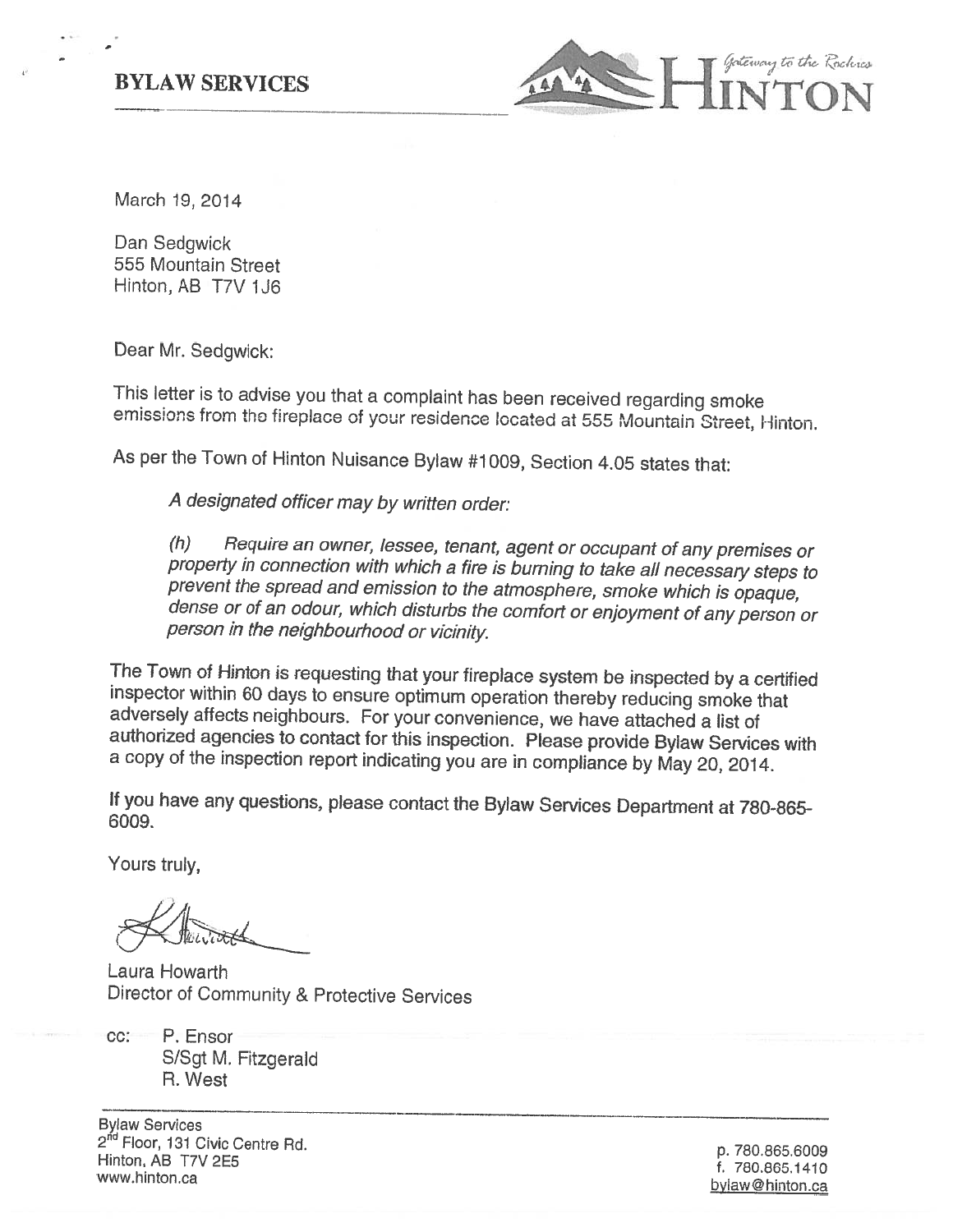#### NOTICE

#### Compliance Monitoring

# Agencies Authorized By Alberta Municipal Affairs to Issue Permits and Provide Compliance Monitoring in Non-Accredited Municipalities

| <b>Agency Name</b>                                          | Phone                        | Fax                          | <b>Building</b><br>Permits | Electrical<br><b>Permits</b> | Gas<br>Permits | Plumbing<br><b>Permits</b> |
|-------------------------------------------------------------|------------------------------|------------------------------|----------------------------|------------------------------|----------------|----------------------------|
| Alberta Safety Inspections Inc.                             | 780-897-1998<br>877-780-7233 | 780-539-7185<br>888-780-7232 | Yes                        | No.                          | No             | No                         |
| Hillside Home Inspection<br>Services Inc.                   | 780-474-0167                 | 780-477-3396                 | Yes                        | N <sub>o</sub>               | No.            | No                         |
| Superior Safely Codes Inc.<br>(www.superiorsafetycodes.com) | 780-489-4777<br>866-999-4777 | 780-489-4711<br>866-900-4711 | Yes                        | Yes                          | Yes.           | <b>Yes</b>                 |
| The Inspections Group Inc.<br>(www.inspectionsgroup.com)    | 780-454-5048<br>866-554-5048 | 780-454-5222<br>866-454-5222 | Yes                        | <b>Yes</b>                   | Yes:           | Yes                        |
|                                                             | 780-723-4923<br>877-723-4923 | 780-723-3991<br>888-723-4923 | Yes                        | Yes                          | <b>Yes</b>     | Yes                        |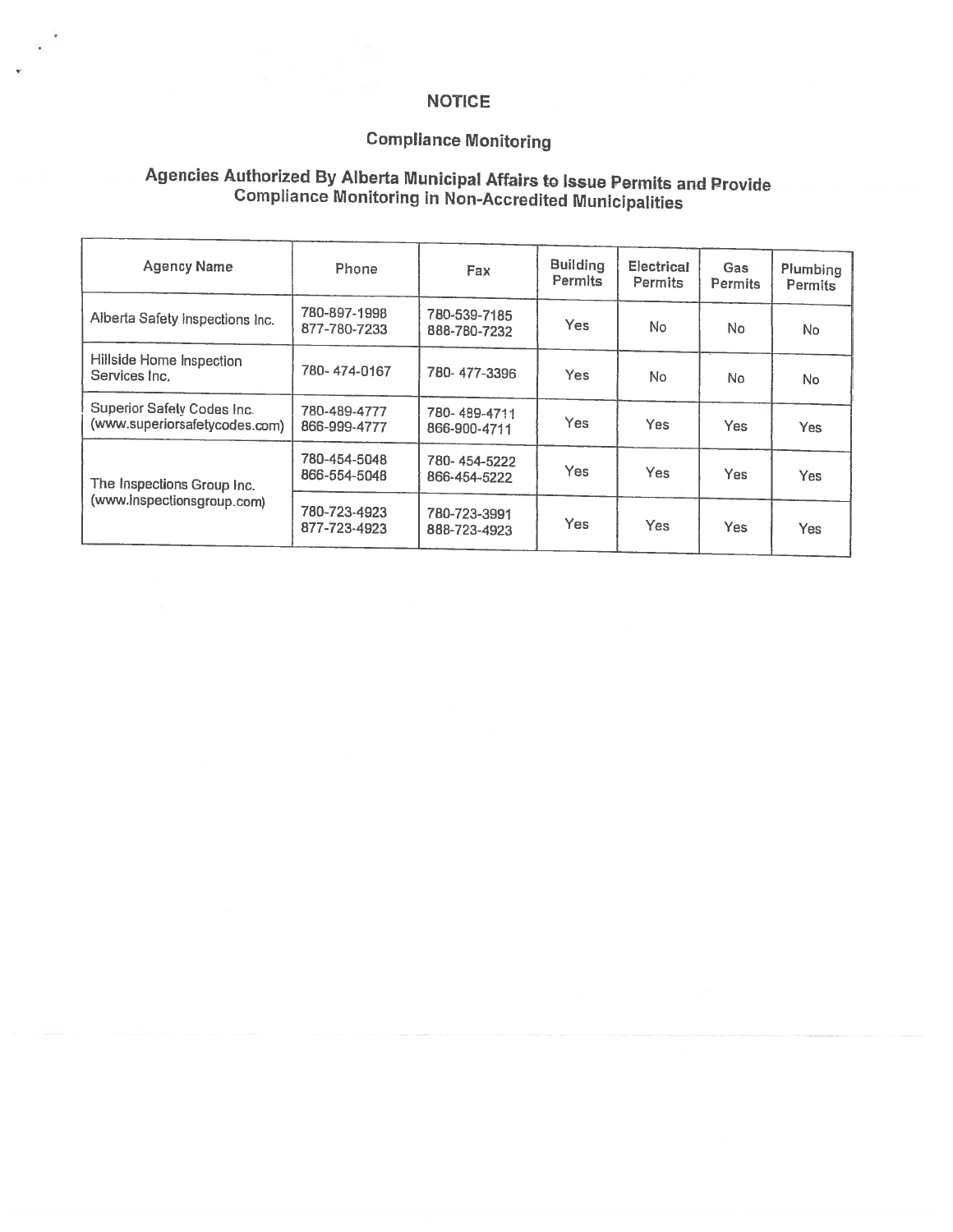November 29, 2014

To Whom It May Concern:

<sup>I</sup> am writing this letter in regards to my neighbor's, Dan and Charlotte, use of <sup>a</sup> wood stove. My back yard is adjacent to theirs and during the past <sup>8</sup> years my husband has never had an issue with the smell of smoke. <sup>I</sup> have lived in the house since January <sup>2009</sup> and have also never been bothered by the smell of smoke, as it is <sup>a</sup> rare occasion that we would even notice any. During this past cold spell Dan's stove has been running steady and <sup>I</sup> have not smelled smoke at all and we reside on the side of the house where the chimney is located. The new extension on the chimney seems to push the smoke up even higher and away from the houses. We find it hard to believe that someone is complaining so strongly about the smell of smoke when the only overwhelming smell we ever notice is that of the Pulp Mill on windy days. If you have any question <sup>p</sup>lease feel free to contact us at 780-865-7714.

Regards,

 $CG$ unst

Christine & Jason Gunst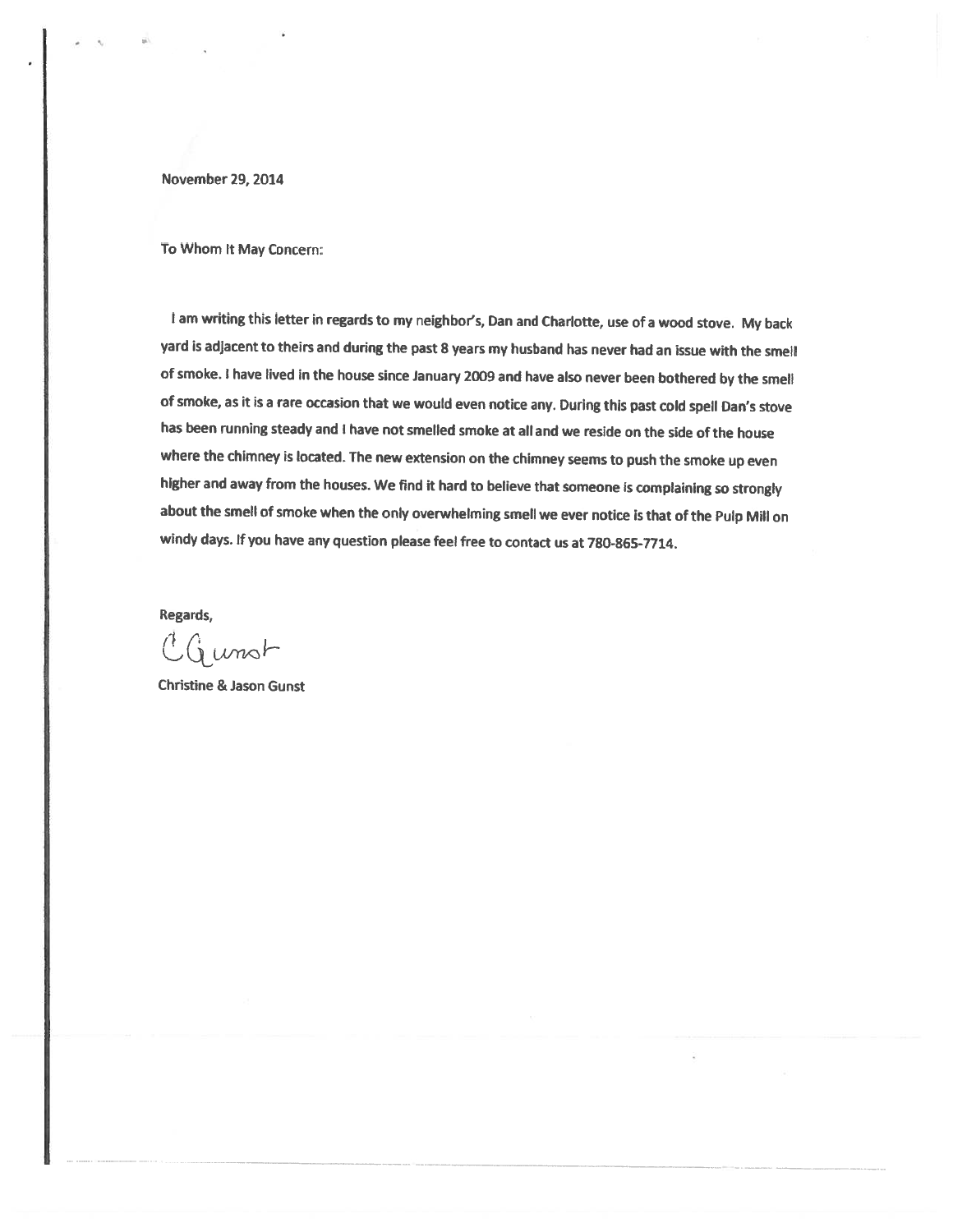Date: Monday, December 01, 2014 3:07 PM  $\cdot$  To:  $\leq$   $\leq$   $\leq$   $\leq$   $\leq$   $\leq$   $\leq$   $\leq$   $\leq$   $\leq$   $\leq$   $\leq$   $\leq$   $\leq$   $\leq$   $\leq$   $\leq$   $\leq$   $\leq$   $\leq$   $\leq$   $\leq$   $\leq$   $\leq$   $\leq$   $\leq$   $\leq$   $\leq$   $\leq$   $\leq$   $\leq$   $\leq$   $\leq$   $\leq$   $\leq$   $\$ Subject: 559 Mountain St

To whom it may concern,

<sup>I</sup> lived at <sup>559</sup> Mountain St for <sup>9</sup> years, from October <sup>2003</sup> to November 2012. We never once, over the <sup>9</sup> years we lived there, had any smoke issues. <sup>I</sup> had my windows open quite frequently & never had the smoke coming into our house.

My daughter has extreme allergies & if there was an issue with the smoke we definitely would have known about it!

If any further information is needed <sup>p</sup>lease do not hesitate to call me. Sincerely,

Kelli Ducharme 780-817-8123

12/1/20 14